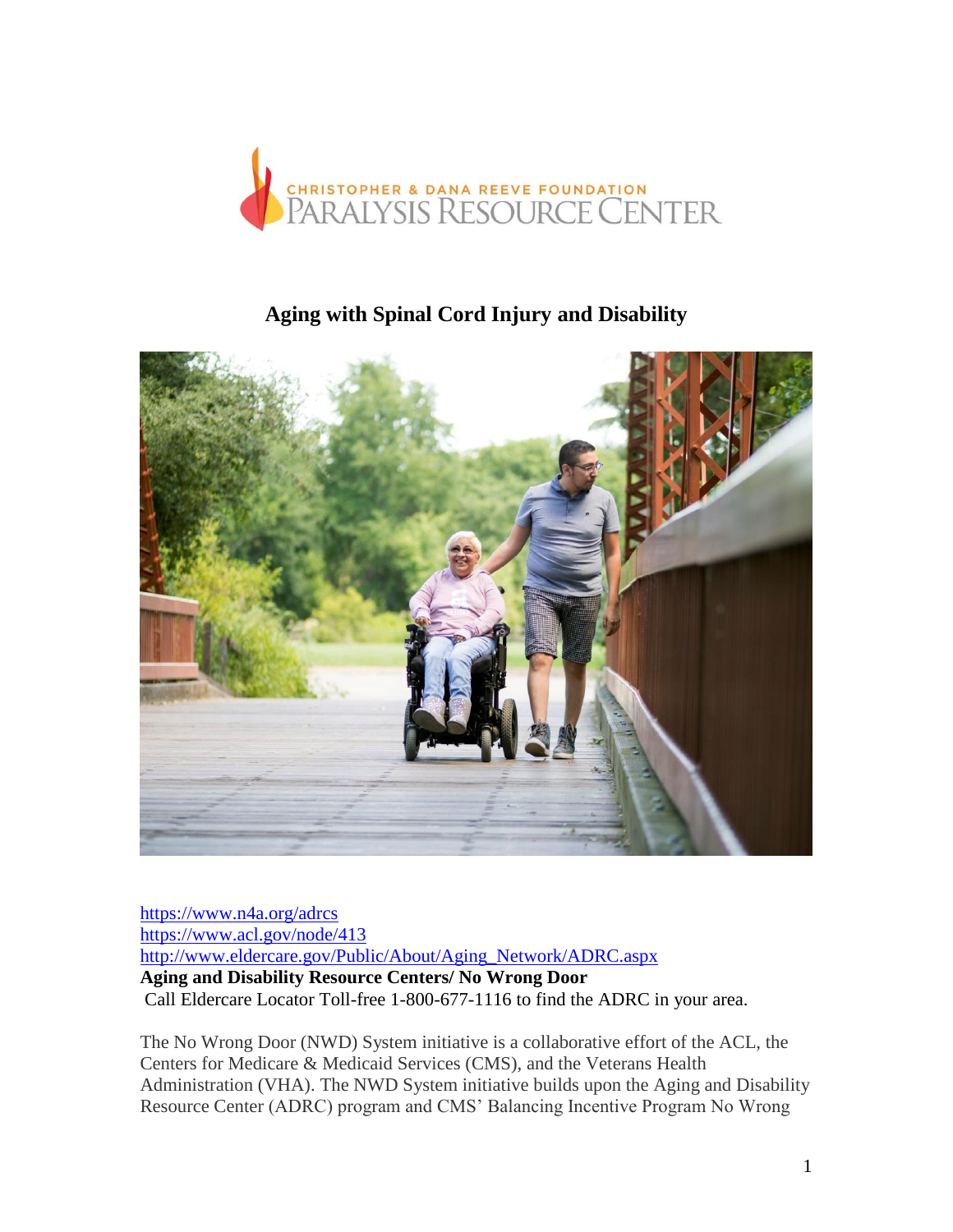Door requirements that support state efforts to streamline access to long-term services and support (LTSS) options for older adults and individuals with disabilities. NWD Systems simplify access to LTSS, and are a key component of LTSS systems reform.

The Aging and Disability Resource Center Program (ADRC) is a collaborative effort of the [U.S. Administration for Community Living](http://www.hhs.gov/acl/index.html) (including [AoA](http://www.aoa.gov/) as of April 2012) and the [Centers for Medicare & Medicaid Services \(CMS\).](http://www.cms.hhs.gov/) ADRCs serve as single points of entry into the long-term supports and services system for older adults and people with disabilities. Sometimes referred to as a "one-stop shops" or "no wrong door" systems, ADRCs address many of the frustrations consumers and their families experience when trying to find needed information, services, and supports. Through integration or coordination of existing aging and disability service systems, ADRC programs raise visibility about the full range of options that are available, provide objective information, advice, counseling and assistance, empower people to make informed decisions about their long term supports, and help people more easily access public and private long term supports and services programs.. Click on your state to find state and local ADRCs.

The core functions of an ADRC are 1) information, referral and awareness, 2) options counseling, advice and assistance, 3) streamlined eligibility determination for public programs, 4) person-centered transitions, 5) quality assurance and continuous improvement. ADRCs perform these functions by integrating, coordinating, and strengthening different pieces of the existing long term supports and services systems, including Area Agencies on Aging, Centers for Independent Living, state and local Medicaid offices, and other community-based organizations.

<http://www.anppm.org/>

**Asociacion Nacional Pro Personas Mayores/ National Association for Hispanic Elderly** 234 East Colorado Blvd., Suite 300 Pasadena, CA 91101 Phone: 626-564-1988 A non-profit organization which assists elderly Hispanic persons with employment, low income housing, health, and finances.

[https://www.christopherreeve.org/living-with-paralysis/health/secondary](https://www.christopherreeve.org/living-with-paralysis/health/secondary-conditions/webcast-sci-aging)[conditions/webcast-sci-aging](https://www.christopherreeve.org/living-with-paralysis/health/secondary-conditions/webcast-sci-aging)

**Christopher & Dana Reeve Foundation: Nurse Linda webcast on aging and spinal cord injury**

<http://www.spinalcordinjury-paralysis.org/forums/viewtopic/11775/54311> **Christopher & Dana Reeve Foundation: Nurse Linda blog "Aging with the Effects of Paralysis"** 

<http://www.spinalcordinjury-paralysis.org/forums/viewtopic/11775/54301>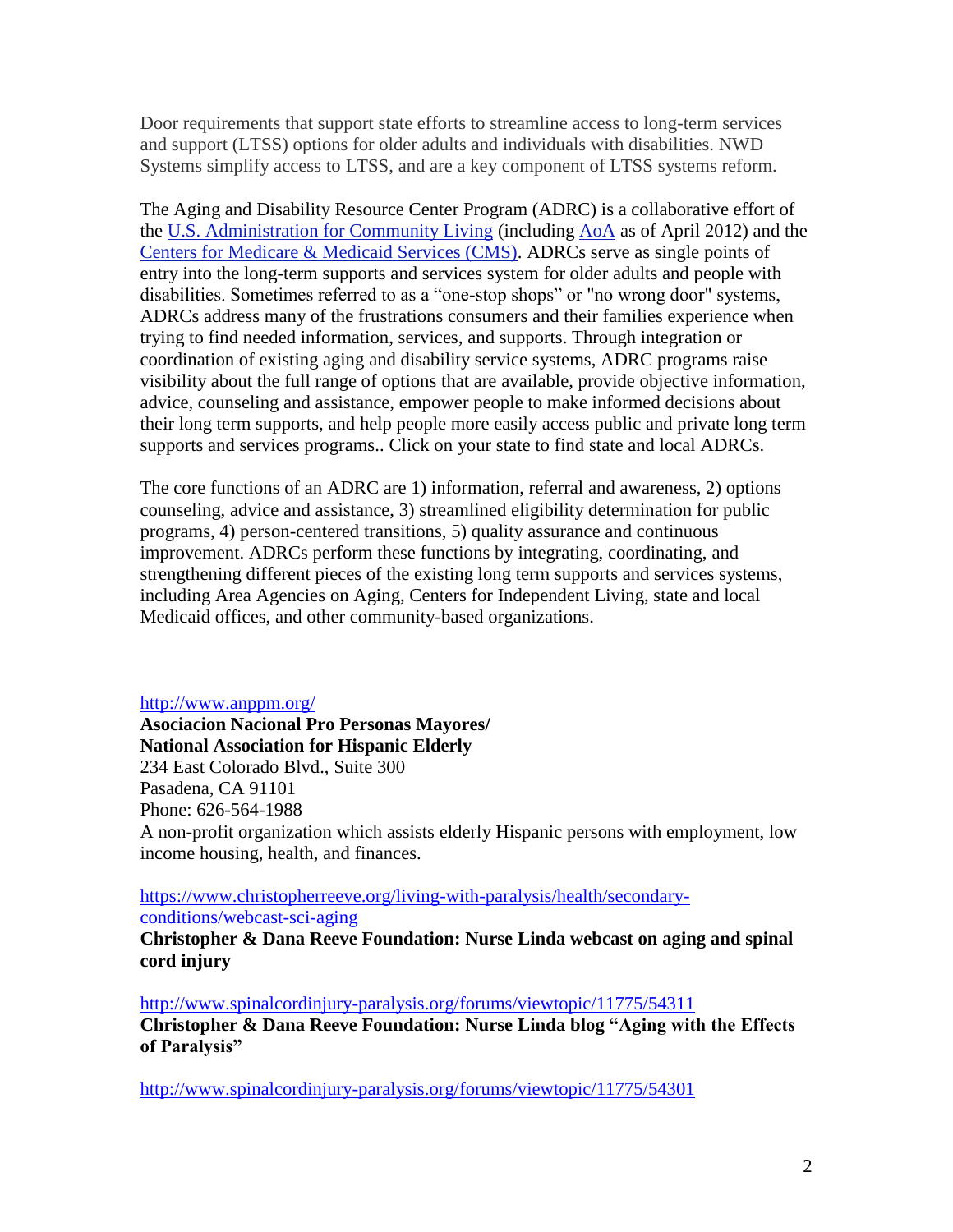# **Christopher & Dana Reeve Foundation: Nurse Linda blog "Aging with SCI"**

<https://craighospital.org/resources/topics/aging> **Craig Hospital: Aging Resources**

<https://craighospital.org/resources/aging-and-spinal-cord-injury> **Craig Hospital: Aging and Spinal Cord Injury**

<https://eldercare.acl.gov/Public/Index.aspx/>

**Eldercare Locator from ACL** Phone: 800-677-1116 Provides info on aging programs and resources.

<http://emedicine.medscape.com/article/322713-overview>

## **Medscape: Spinal Cord Injury and Aging**

This page has information on the aging process in people with spinal cord injury, including musculoskeletal, cardiovascular, gastrointestinal, pulmonary and integumentary, and endocrine changes.

### <http://www.nasuad.org/about-nasuad>

**National Association of States United for Aging and Disabilities (NASUAD)** 1201 15<sup>th</sup> St. NW, Suite 350 Washington DC 20005 Phone: 202-898-2578 NASUAD represents the nation's 56 state and territorial agencies on aging and disabilities and supports visionary state leadership, the advancement of state systems innovation and the articulation of national policies that support home and community based services for older adults and individuals with disabilities.

### [http://www.ncba-aged.org](http://www.ncba-aged.org/)

# **National Caucus and Center on Black Aging Inc. (NCBA)**

1220 L Street NW, Suite 800 Washington, DC 20005 Phone: 202- 637-8400

NCBA has helped protect and improve the quality of life for elderly populations, making certain that legislators, policy makers, philanthropists, advocacy groups, service organizations, thought leaders and the public at-large include minority seniors in their programs, policy- and law-making, and giving. NCBA is one of the country's oldest organizations dedicated to aging issues and the only national non-profit organization devoted to minority and low-income aging.

## [http://www.ncpad.org/exercise/fact\\_sheet.php?sheet=107](http://www.ncpad.org/exercise/fact_sheet.php?sheet=107)

### **NCHPAD: Resistance Training for Persons with Physical Disabilities**

This page has information on how exercise can help people with physical disabilities maintain physical function and independence, particularly as they age. The document discusses resistance training guidelines for persons with physical disabilities, focus on associated conditions and general resistance training guidelines. There are also guidelines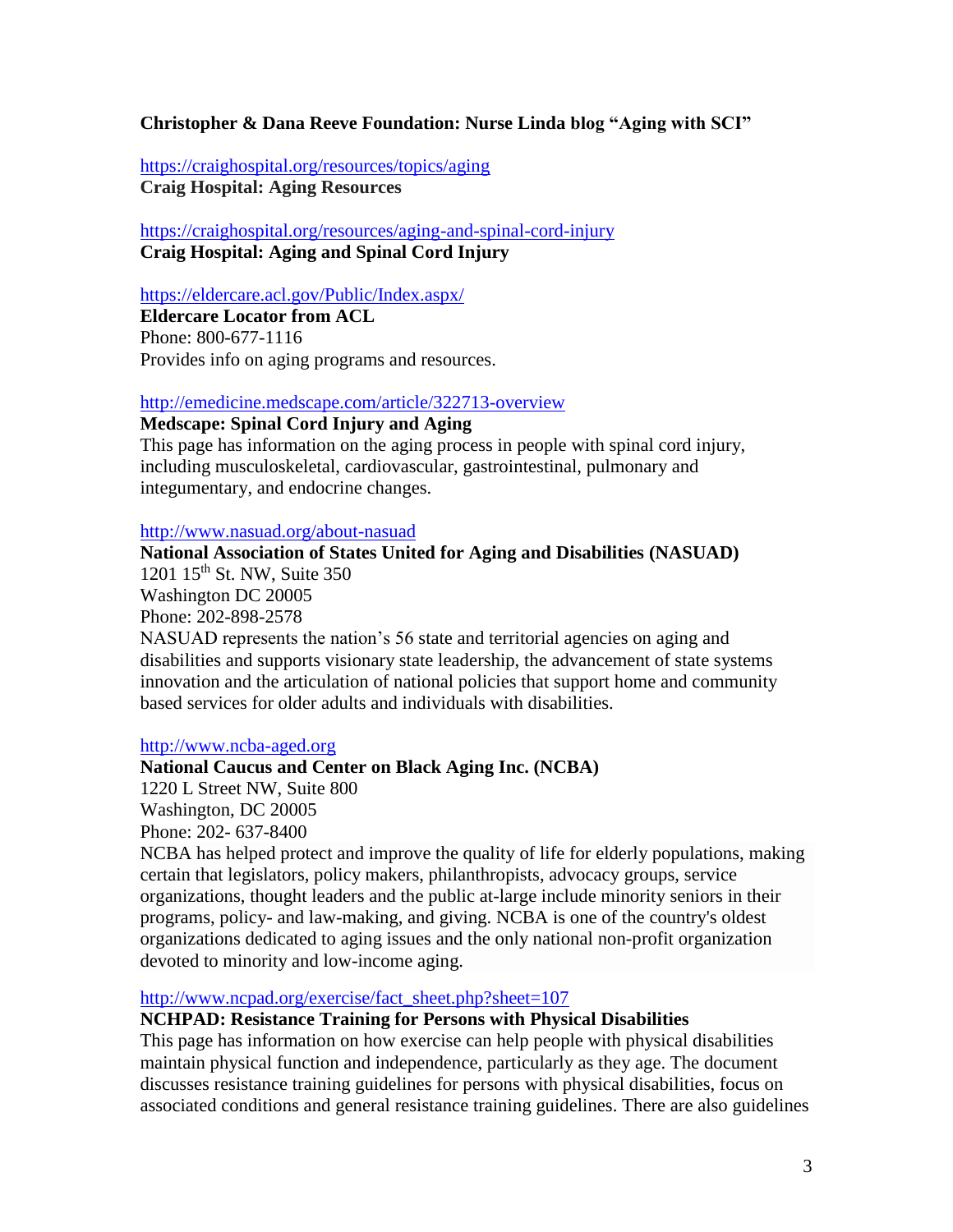for specific disability groups – wheelchair users and people with spinal cord injury, multiple sclerosis, post-polio syndrome, cerebral palsy, and stroke.

### <http://nicoa.org/>

**National Indian Council on Aging (NICOA)**

1051 Montgomery Blvd., NE, Suite 210 Albuquerque, NM 87111 Phone: 505-292-2001 NICOA is a non-profit organization founded in 1976 which advocates for improved comprehensive health, social services and economic well-being for American Indian and Alaska Native Elders.

[http://www.nia.nih.gov](http://www.nia.nih.gov/)

**National Institute on Aging (NIA)** Building 31, Room 5C27 31 Center Drive, MSC 2292 Bethesda, MD 20892 Phone: 800-222-2225 (Toll-free), 800-222-4225 (TTY/toll-free) Email: [niaic@nia.nih.gov](mailto:niaic@nia.nih.gov)

<http://www.nia.nih.gov/health/publication/clinical-trials-and-older-people> **NIA: Why Do Clinical Trials Need Older and Diverse People?**

<https://www.nia.nih.gov/health> **NIA: Health Info**

[https://www.nia.nih.gov/health/why-participate-clinical-trial-what-else-should-i](https://www.nia.nih.gov/health/why-participate-clinical-trial-what-else-should-i-know)[know](https://www.nia.nih.gov/health/why-participate-clinical-trial-what-else-should-i-know) **NIA: Why Participate in a Clinical Trial?**

[http://sci.washington.edu/info/forums/reports/aging\\_6.09.asp](http://sci.washington.edu/info/forums/reports/aging_6.09.asp)

**Northwest Regional Spinal Cord Injury System: Aging with a Spinal Cord Injury** This page has an 81-minute streaming video and a report of the June 9, 2009, presentation by Rina Reyes, MD, and Ivan Molton, PhD**,** of the University of Washington, Department of Rehabilitation Medicine.

<http://sci.washington.edu/info/forums/reports/aging-2012.asp>

**Northwest Regional Spinal Cord Injury System: Everybody's Doing It! Aging with a Spinal Cord Injury**

A 78 minute streaming video presented on October 9, 2012 at the University of Washington Medical Center, Seattle, WA.

<https://www.youtube.com/watch?v=INXDJlKaEAE&feature=youtu.be>

**Northwest Regional Spinal Cord Injury System: Profiles of Aging with a Spinal Cord—Elaine's Story**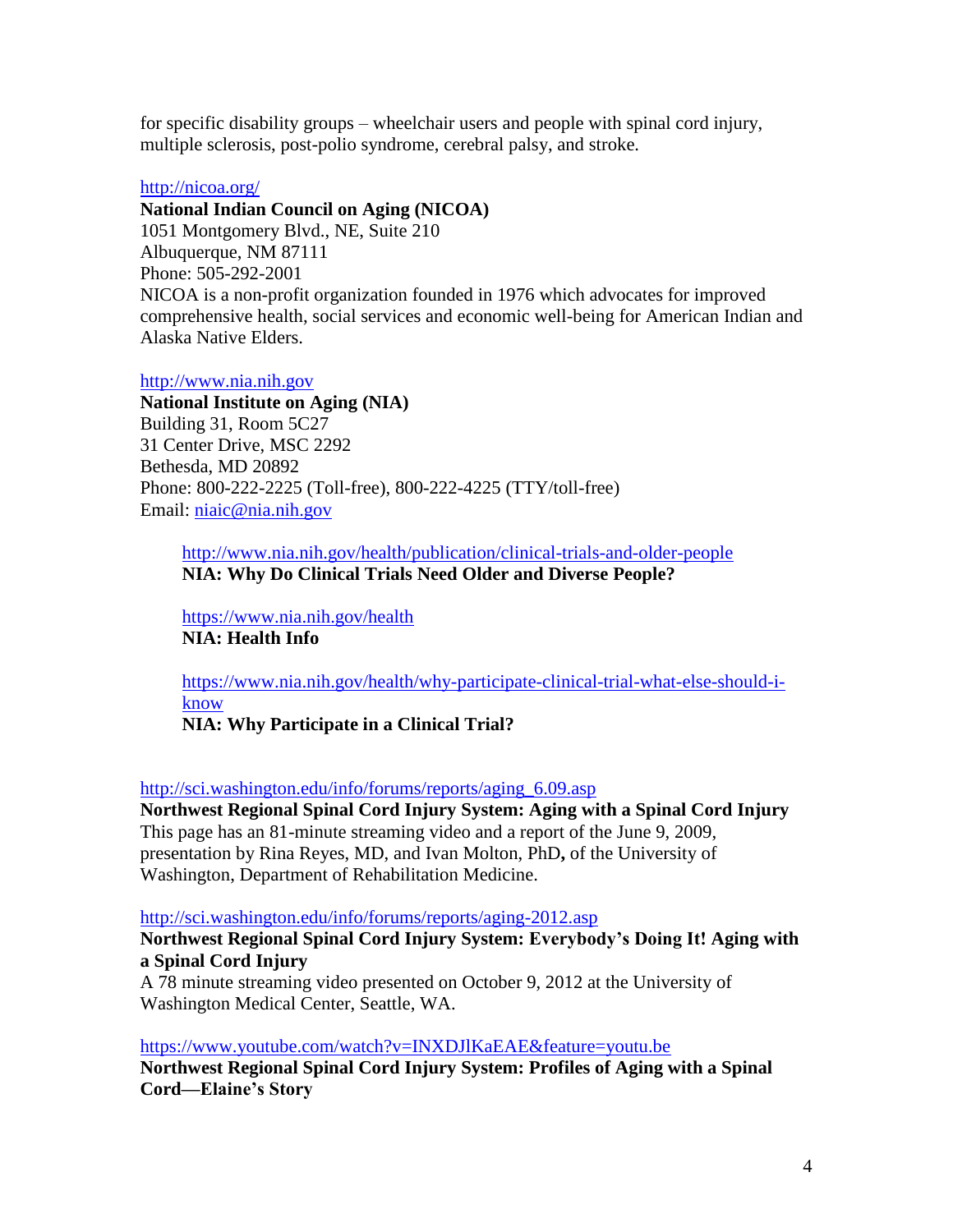Elaine Stefanowicz was injured in a car accident as a teenager. She is now an academic adviser at a two-year college and former Miss Wheelchair America. She talks with UW clinical psychologist Jeanne Hoffman about her injury, the ways it shaped her life and career over 30-plus years, and how she stays healthy and independent as she ages with her disability.

### <https://www.youtube.com/watch?v=BAc0vOwrucE&feature=youtu.be>

# **Northwest Regional Spinal Cord Injury System: Profiles of Aging with a Spinal Cord—Clark's Story**

Clark sustained a cervical spinal cord injury from a diving accident 35 years ago and went on to an active life, including college, career, sports, marriage, and fatherhood. He talks with Dr. Jeanne Hoffman about his life, aging, and staying healthy after more than three decades in a wheelchair.

### [www.agerrtc.washington.edu](http://www.agerrtc.washington.edu/)

<http://agerrtc.washington.edu/info/factsheets>

# **Northwest Regional Spinal Cord Injury System: Rehabilitation Research and Training Center (RRTC) on Aging with a Physical Disability**

University of Washington

Box 356490

Seattle, WA 98195 Phone: 866-928-2114 They have factsheets on depression, sleep, exercise, getting the most out of a health care visit for people aging with disabilities.

### <http://usm.maine.edu/muskie/cutler/da>

**University of Southern Maine: Cutler Institute's Disability and Aging Program** PO Box 9300 Portland, ME 04104 Phone: 207-780-4430 The Cutler Institute's Disability and Aging program is a team of multi-disciplinary

professionals with extensive experience working in close collaboration with states to provide technical assistance, conduct evaluations, identify best practices, and perform policy analysis work.

==============================================================

**The information contained in this message is presented for the purpose of educating and informing you about paralysis and its effects. Nothing contained in this message should be construed nor is intended to be used for medical diagnosis or treatment. It should not be used in place of the advice of your physician or other qualified health care provider. Should you have any health care related questions, please call or see your physician or other qualified health care provider promptly. Always consult with your physician or other qualified health care provider before embarking on a**